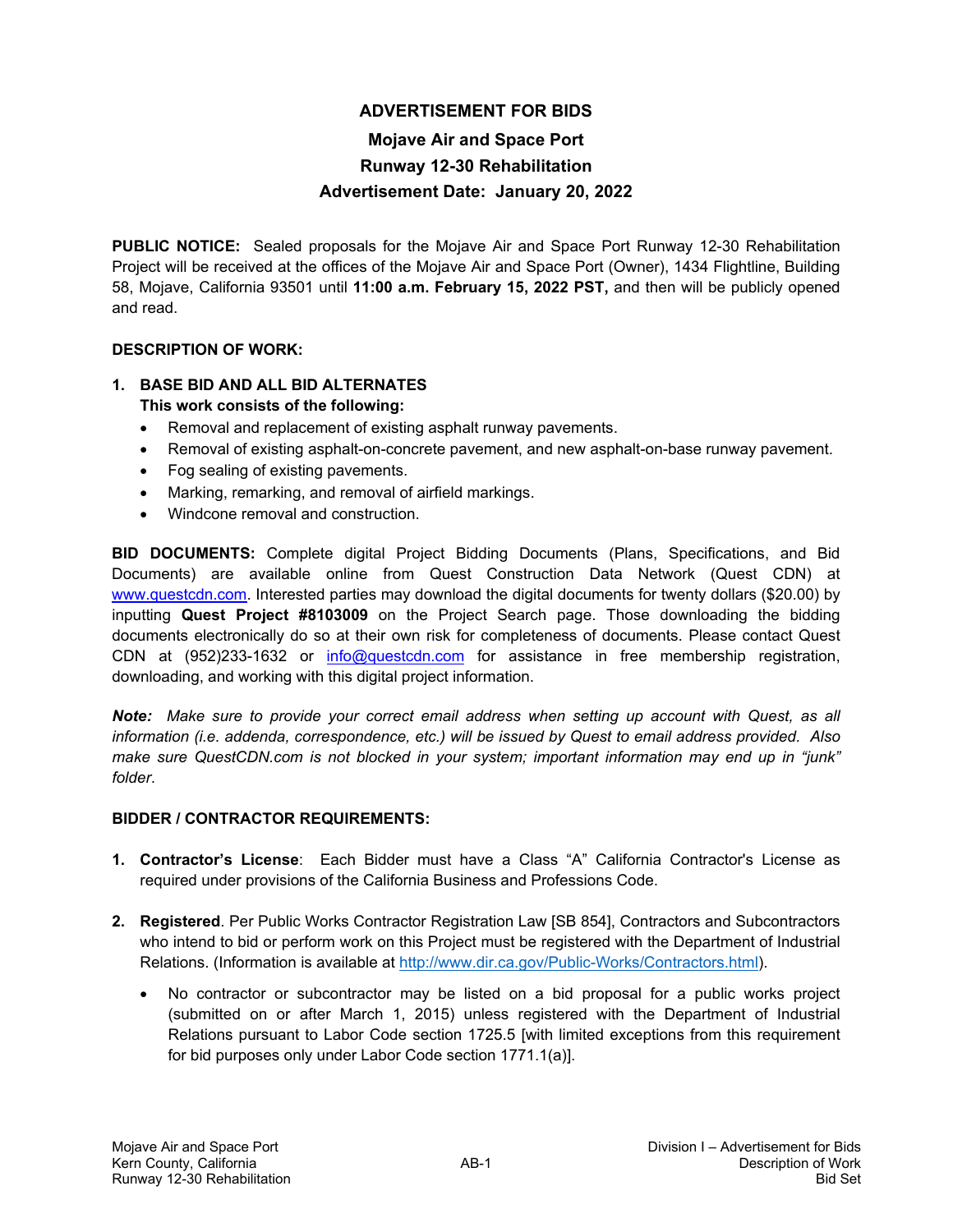- No contractor or subcontractor may be awarded a contract for public work on a public works project (awarded on or after April 1, 2015) unless registered with the Department of Industrial Relations pursuant to Labor Code section 1725.5.
- This project is subject to compliance monitoring and enforcement by the Department of Industrial Relations.
- **3. General Requirements.** This document contains general requirements that Bidder/Contractors must comply with, including information on items to be included with proposal (e.g. Bonds, List of Contractors, etc.), The Bidders/Contractor's attention is directed to Division III General Provisions, Section 20, "Proposal Requirements and Conditions," for general details on the preparation of proposals for this Project.

**Federal Requirements.** This project is funded under the Federal Aviation Administration (FAA) Airport Improvement Program (AIP). Contractor(s) will be required to comply with specific federal contract provisions as listed herein and contained in the Bid Documents. Successful Bidder/Contractor will be required to insert applicable federal contract provisions in all subcontracts and shall be responsible for compliance by subcontractor. The following provisions are incorporated herein by reference with the same force and effect as if given in full text:

- Affirmative Action (Reference: 41 CFR part 60-4)
- Buy American Preference (Reference: 49 USC § 50101)
- Civil Rights Title VI Assurance (Reference: 49 USC § 47123)
- Davis Bacon Act (Reference: § 200, Appendix II(D) and 29 CFR Part 5)
- Debarment and Suspension (Reference: 2 CFR Part 180 (Subpart C), 2 CFR Part 1200, and DOT Order 4200.5)
- Disadvantaged Business Enterprise (Reference: 49 CFR Part 26)
- Foreign Trade Restriction Certification (Reference: 49 USC § 50104, 49 CFR part 30)
- Lobbying and Influencing Federal Employees (Reference: 31 USC § 1352 Byrd Anti-Lobbying Amendment, 2 CFR part 200, Appendix II(J), 49 CFR part 20, Appendix A
- Prohibition of Segregated Facilities (Reference: 41 CFR § 60
- Procurement of Recovered Materials (Reference: 2 CFR § 200.322, 40 CFR part 247, Solid Waste Disposal Act)

# **Attention is drawn to the following federal requirements:**

# **NOTICE OF REQUIREMENT FOR AFFIRMATIVE ACTION to ENSURE EQUAL EMPLOYMENT OPPORTUNITY**

- **1**. The Offeror's or Bidder's attention is called to the "Equal Opportunity Clause" and the "Standard Federal Equal Employment Opportunity Construction Contract Specifications" set forth herein.
- **2**. The goals and timetables for minority and female participation, expressed in percentage terms for the Contractor's aggregate workforce in each trade on all construction work in the covered area, are as follows:

### **Timetables**

Goals for minority participation for each trade: **19.1%** Goals for female participation in each trade: **6.9%**

These goals are applicable to all of the Contractor's construction work (whether or not it is Federal or federally assisted) performed in the covered area. If the Contractor performs construction work in a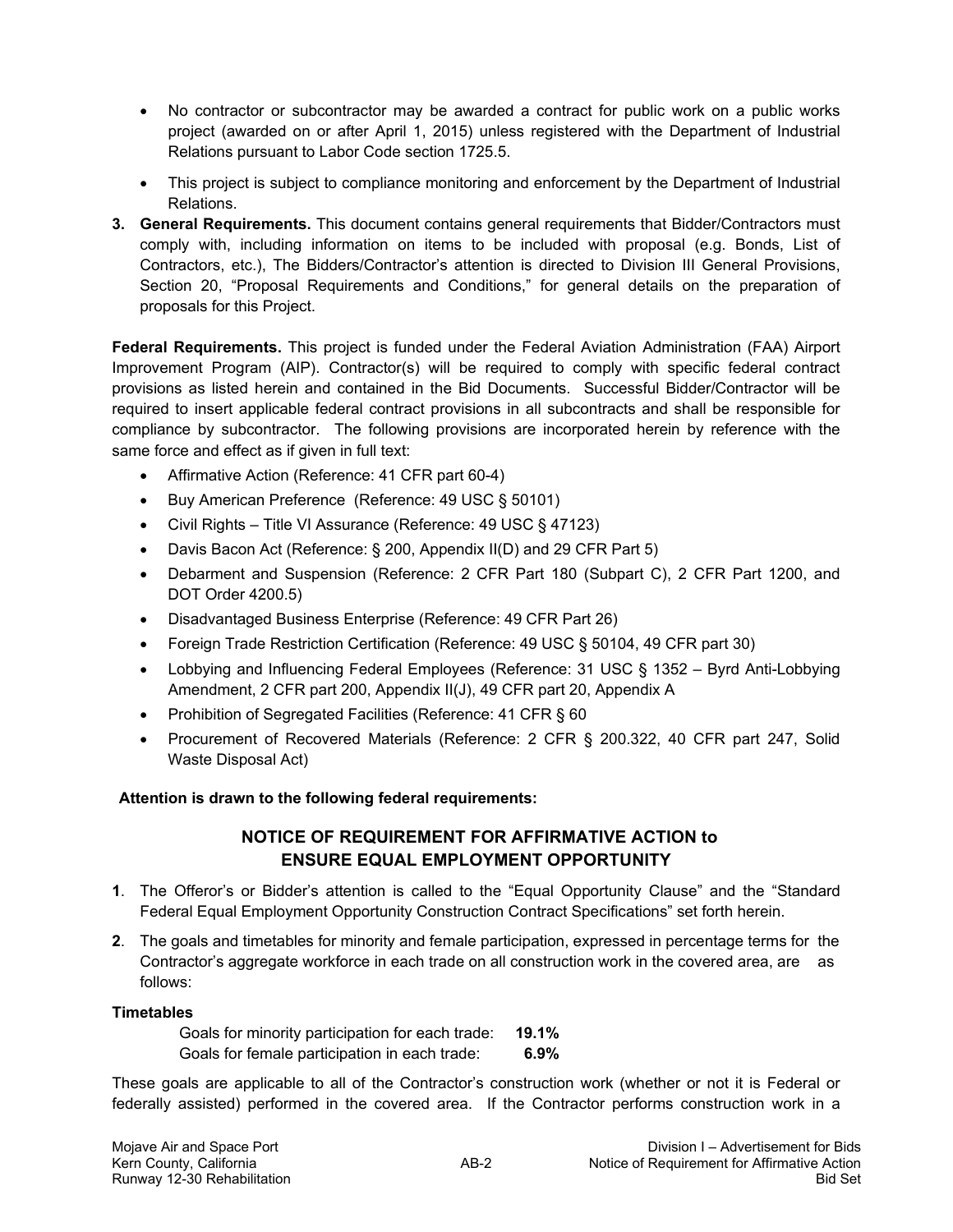geographical area located outside of the covered area, it shall apply the goals established for such geographical area where the work is actually performed. With regard to this second area, the Contractor also is subject to the goals for both its federally involved and non-federally involved construction.

The Contractor's compliance with the Executive Order and the regulations in 41 CFR Part 60-4 shall be based on its implementation of the Equal Opportunity Clause, specific affirmative action obligations required by the specifications set forth in 41 CFR 60-4.3(a) and its efforts to meet the goals. The hours of minority and female employment and training must be substantially uniform throughout the length of the contract, and in each trade, and the Contractor shall make a good faith effort to employ minorities and women evenly on each of its projects. The transfer of minority or female employees or trainees from Contractor to Contractor or from project to project for the sole purpose of meeting the Contractor's goals shall be a violation of the contract, the Executive Order and the regulations in 41 CFR Part 60-4. Compliance with the goals will be measured against the total work hours performed.

- **3.** The Contractor shall provide written notification to the Director of the Office of Federal Contract Compliance Programs (OFCCP) within 10 working days of award of any construction subcontract in excess of \$10,000 at any tier for construction work under the contract resulting from this solicitation. The notification shall list the name, address, and telephone number of the subcontractor; employer identification number of the subcontractor; estimated dollar amount of the subcontract; estimated starting and completion dates of the subcontract; and the geographical area in which the subcontract is to be performed.
- **4.** As used in this notice and in the contract resulting from this solicitation, the "covered area" is City of Mojave, County of Kern, in the State of California.

# **Title VI Solicitation Notice:**

Mojave Air and Space Port, in accordance with the provisions of Title VI of the Civil Rights Act of 1964 (78 Stat. 252, 42 USC §§ 2000d to 2000d-4) and the Regulations, hereby notifies all bidders or offerors that it will affirmatively ensure that any contract entered into pursuant to this advertisement, select disadvantaged business enterprises will be afforded full and fair opportunity to submit bids in response to this invitation and will not be discriminated against on the grounds of race, color, or national origin in consideration for an award.

- **5. Prevailing Wages and Payroll Records.** Contractor will be required to pay employees and keep records in accordance with the Davis Bacon Act (29 CFR Part 5) and/or the Federal Fair Labor Standards Act (29 CFR part 201).
- **6. List of Subcontractors** The prime contractor must provide a list of subcontractors with his bid on the form provided in the Proposal forms (see Instructions to Bidders for further information).

**PREVAILING WAGE:** The Contractor shall pay California State Prevailing Wage or Federal Prevailing Wage, whichever is higher for a particular trade.

**BID SUBMISSION.** Each bid shall be in accordance with the Plans and Specifications and other Contract Documents now on file with Mojave Air and Space Port at the address below, for review only.

Each bidder must complete, sign, and furnish with his bid all forms and certifications contained in the Proposal Forms section of the Bid Documents. All proposals sent by mail must be posted so as to be in the hands of the Mojave Air and Space Port by the hour and date set forth above for the bid opening. All proposals shall be addressed to: